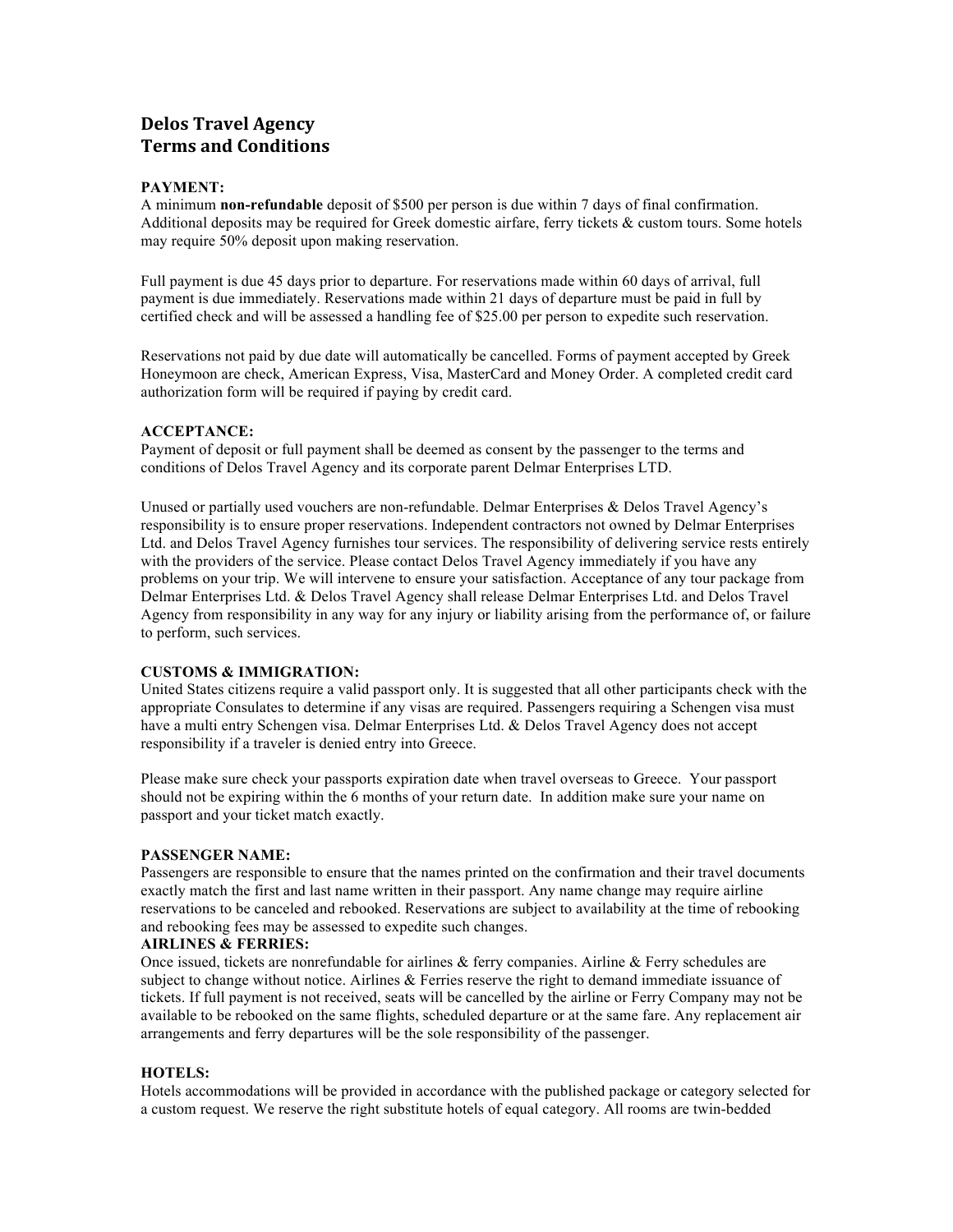rooms with private facilities, unless an upgraded category has been requested and paid for. Rooms will be assigned at the sole discretion of hotel management. Delmar Enterprises Ltd. & Greek Honeymoon and its suppliers will make every effort to meet your room requirements.

# **SPECIAL REQUESTS:**

We will be happy to advise hotels, airlines and cruises lines of any special requests, provided we receive the request at time of booking. Requests cannot be guaranteed and will be honored at the sole discretion of travel suppliers utilized.

# **RESERVATION MODIFICATIONS:**

Any changes made to a reservation after the deposit and/or final payment has been received by Delmar Enterprises Ltd. & Greek Honeymoon, up to 60 days prior to departure, will incur a fee of \$50.00 per change per person plus any additional costs the change may incur. Changes made within 59 days of departure and before tour documents are issued will incur a \$100.00 fee per change per person plus any additional costs the change may incur. Changes made after tour documents are issued are subject to applicable cancellation fees. A change of destination constitutes a cancellation and will be subject to 100% cancellation fees.

# **CANCELLATIONS BEFORE DEPARTURE:**

The following cancellation fees will be charged per person in addition to the cancellation penalty of any Ferry Boat, Domestic and or International Air Tickets that have been issued:

| • 60 days or more before departure | \$500.00          |
|------------------------------------|-------------------|
| • 59 to 45 days before departure   | \$750.00          |
| • 44 to 34 days before departure   | 60% of tour cost  |
| • 33 to 26 days before departure   | 75% of tour cost  |
| • 25 to 15 days before departure   | 90% of tour cost  |
| • 14 days or less before departure | 100% of tour cost |

Delos Travel Agency must receive all Cancellations prior to travel date in writing. In order to receive a refund, all documents must be returned to Delos Travel Agency. There are no refunds on unused tour vouchers, sightseeing or partially used vouchers.

**Ferry Boat Tickets, domestic and International Airline Tickets are typically non-refundable once issued. In addition, Select Hotels may incur 50% to 100% Cancellation fee once reserved and paid for.** No refunds will be considered until all documents are returned to Delmar Enterprises Ltd. & Delos Travel Agency.

Additional Comprehensive Insurance is highly recommended to protect you against these fees if cancellation is due to a covered reason. Please ask your Reservation Agent for more details.

# **TRAVEL PROTECTION & INSURANCE:**

Delmar Enterprises Ltd. & Delos Travel Agency highly recommends the purchase of comprehensive trip insurance. For more information please visit our website or consult an insurance company of your own choice or one of our representatives.

## **REFUND PROCESS:**

Requests for refunds must be submitted in writing to Delos Travel Agency and its corporate parent Delmar Enterprises Ltd., within 15 days of trip Cancellation. Processing of any potential refund will take from four to six weeks from the date Greek Honeymoon receives relevant documents.